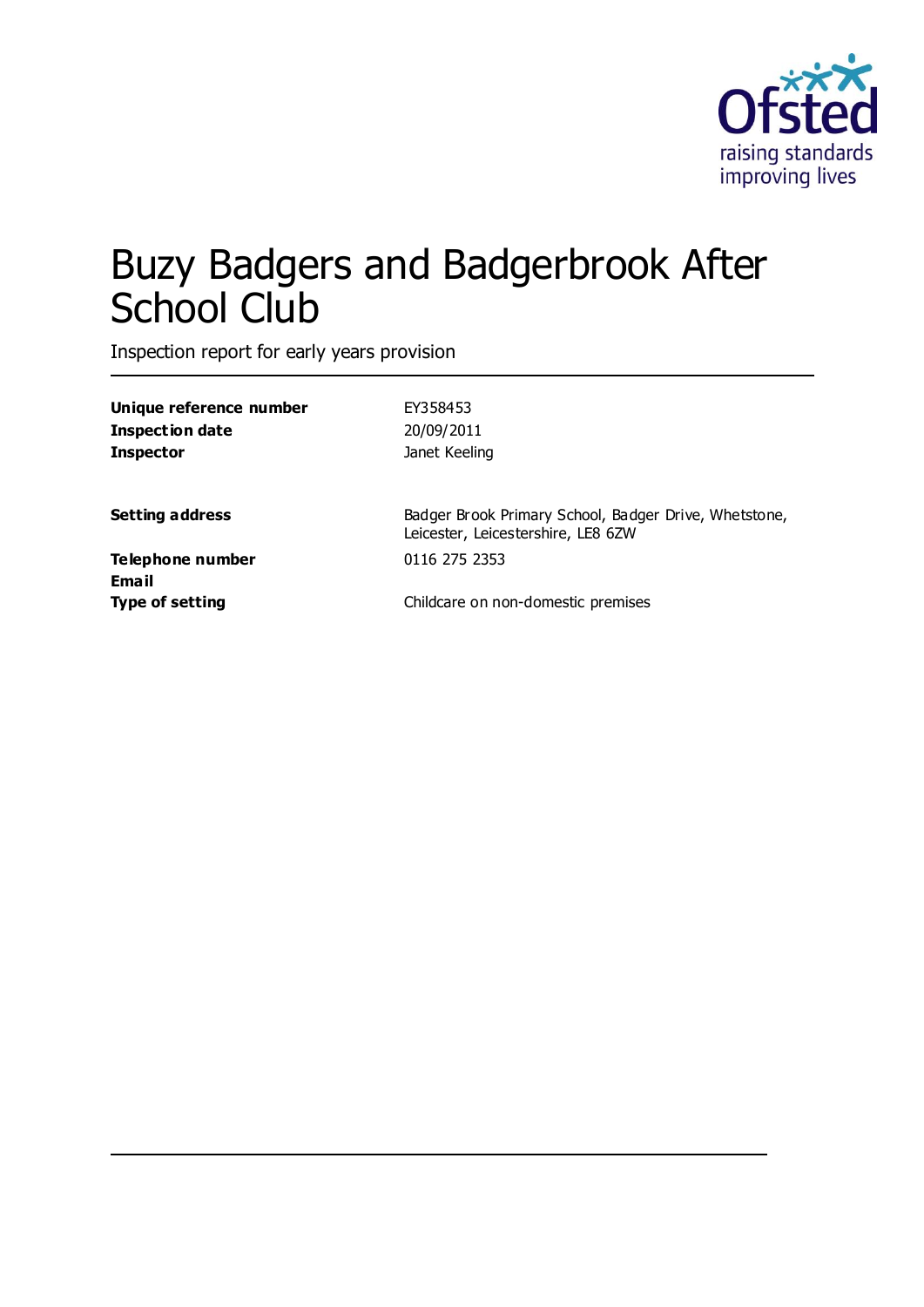The Office for Standards in Education, Children's Services and Skills (Ofsted) regulates and inspects to achieve excellence in the care of children and young people, and in education and skills for learners of all ages. It regulates and inspects childcare and children's social care, and inspects the Children and Family Court Advisory Support Service (Cafcass), schools, colleges, initial teacher training, work-based learning and skills training, adult and community learning, and education and training in prisons and other secure establishments. It assesses council children's services, and inspects services for looked after children, safeguarding and child protection.

If you would like a copy of this document in a different format, such as large print or Braille, please telephone 0300 123 1231, or email enquiries@ofsted.gov.uk.

You may copy all or parts of this document for non-commercial educational purposes, as long as you give details of the source and date of publication and do not alter the information in any way.

T: 0300 123 1231 Textphone: 0161 618 8524 E: enquiries@ofsted.gov.uk W: [www.ofsted.gov.uk](http://www.ofsted.gov.uk/)

© Crown copyright 2011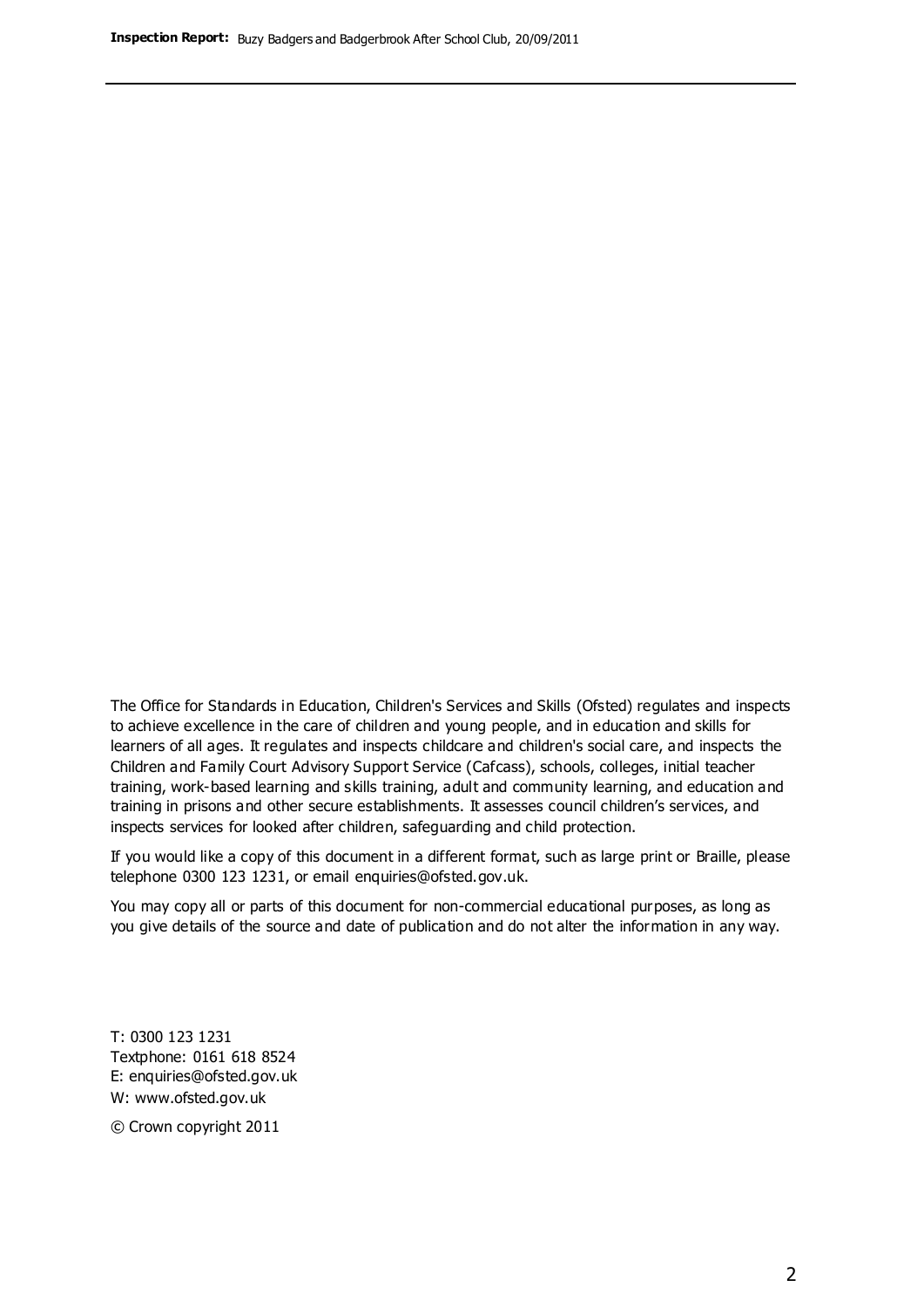### **Introduction**

This inspection was carried out by Ofsted under Sections 49 and 50 of the Childcare Act 2006 on the quality and standards of the registered early years provision. 'Early years provision' refers to provision regulated by Ofsted for children from birth to 31 August following their fifth birthday (the early years age group). The registered person must ensure that this provision complies with the statutory framework for children's learning, development and welfare, known as the *Early* Years Foundation Stage.

The provider must provide a copy of this report to all parents with children at the setting where reasonably practicable. The provider must provide a copy of the report to any other person who asks for one, but may charge a fee for this service (The Childcare (Inspection) Regulations 2008 regulations 9 and 10).

Children only attend this setting before and/or after the school day and/or during the school holidays. The judgements in this report reflect the quality of early years provision offered to children during those periods.

The setting also makes provision for children older than the early years age group which is registered on the voluntary and/or compulsory part(s) of the Childcare Register. This report does not include an evaluation of that provision, but a comment about compliance with the requirements of the Childcare Register is included in Annex B.

Please see our website for more information about each childcare provider. We publish inspection reports, conditions of registration and details of complaints we receive where we or the provider take action to meet the requirements of registration.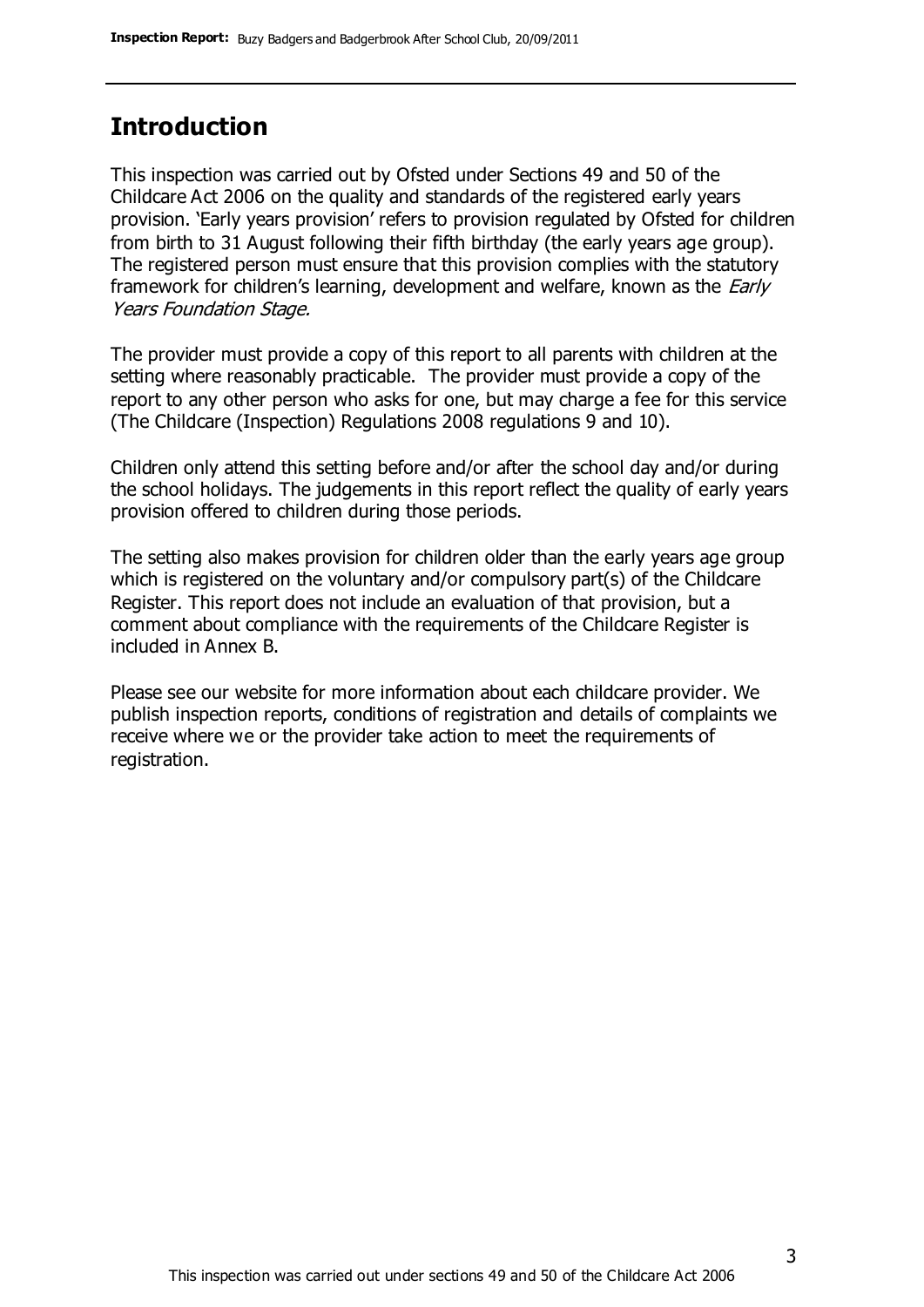### **Description of the setting**

Buzy Badgers and Badgerbrook After School Club registered at its current premises in 2007 and is run by a private partnership. It operates from a classroom and the main hall at Badger Brook Primary School in Whetstone, Leicestershire. Children have access to an enclosed outdoor play area and to the school playground. The club serves children and families from the local and surrounding areas.

A maximum of 24 children from three years to under eight years may attend the club at any one time. The club currently takes children from four years of age and also offers care to children aged eight to 11 years. There are currently 58 children on roll, and of these, five children are within the early years age group. Children attend for a variety of sessions. During term time the club opens Monday to Friday from 7.30am to 8.45am and from 3.15pm to 6pm. During the school holidays the club opens from 8am to 4pm.

The club has procedures in place to support children with special educational needs and/or disabilities, and is able to support children for whom English is an additional language. The club is registered by Ofsted on the Early Years Register and on the compulsory and voluntary parts of the Childcare Register.

There are five members of staff who work directly with the children. Of these, three hold National Vocational Qualifications (NVQs) at level 3. The club receives support from the local authority.

#### **The overall effectiveness of the early years provision**

Overall the quality of the provision is good.

Staff are caring, work well as a team and strive to offer an inclusive service. All children make good progress and are valued and respected as individuals. Children are happy, settled and clearly enjoy their time at this welcoming club. They engage in a range of stimulating and enjoyable activities which take account of their interests and learning needs. Staff have developed excellent partnerships with parents and have firmly established positive links with staff at the host school, ensuring continuity of care for all children. Most policies and procedures are in place and implemented effectively to safeguard and promote children's safety. All staff demonstrate a positive commitment towards the sustained and continuous improvement of the club.

### **What steps need to be taken to improve provision further?**

To further improve the early years provision the registered person should:

• improve induction procedures for students and volunteers, ensuring they are given full information and guidance on their roles and responsibilities while at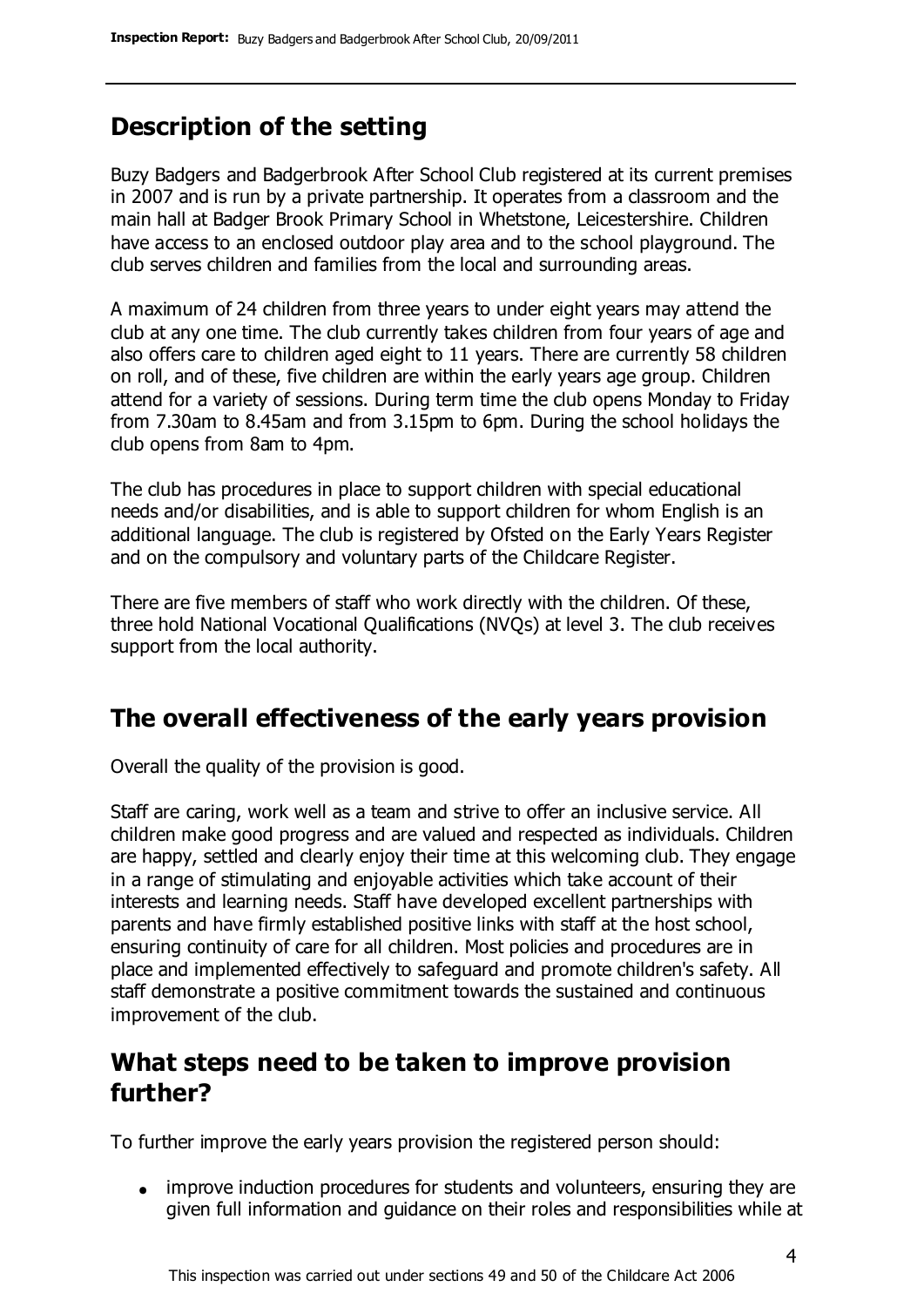the club

• improve monitoring procedures, such as appraisal systems, in order to enhance staff development.

### **The effectiveness of leadership and management of the early years provision**

Good priority is given to safeguarding children. There are effective recruitment and selection procedures in place to ensure that children are cared for by suitable adults. Effective induction procedures are in place for new staff, however, induction procedures for students and volunteers, to ensure they are given full information and guidance on their roles and responsibilities, are less well developed. The manager has a clear understanding of child protection procedures and is fully aware of how to action any concerns. Staff have a good understanding of health and safety issues and have written policies and procedures in place to support their practise. Risk assessments and daily visual checks are completed which cover all aspects of the environment and, as a result, hazards to children are minimised. Emergency evacuation procedures are in place and staff ensure that children engage in regular fire drills. Staff routinely verify the identity of all visitors and have effective procedures in place for the safe arrival and collection of children.

The deployment of resources is good. For example, staff are effectively deployed to support the children's learning and welfare and make good use of space, despite using a shared classroom where they have to set up and clear away at the beginning and end of each session. Staff are caring, work well together as a team and have a good understanding of their roles and responsibilities. Staff are involved in evaluating and reflecting on their own practice and are given good opportunities to develop their knowledge and skills through training. However, while managers are aware of monitoring staff performance and staff appraisal procedures are in place these are not fully represented in a formal programme of continuing professional development. The manager and staff are committed to improving outcomes for children. They demonstrate a positive attitude towards the sustained and continuous improvement of the club. For example, they have a selfevaluation system in place, which evaluates the club's strengths and areas for development. Equality and diversity are promoted throughout the club and, as a result, children are fully integrated and their interests fully supported.

Partnerships with parents and carers are outstanding. During the inspection feedback from parents was excellent. Parents said that the club is exceptionally well run and managed. They commented on the high quality childcare and said that their children are happy, safe and thoroughly enjoy attending the club. Parents also said that staff were helpful, supportive and very flexible in meeting their child's needs and family commitments. Staff demonstrate an excellent commitment to working in partnership with parents and have developed friendly, meaningfully relationships that fully support children's individual needs. The daily exchange of information ensures that children's changing needs are consistently met. A parents' notice board ensures that parents and carers have access to information about the day to day running of the group. The club's policies and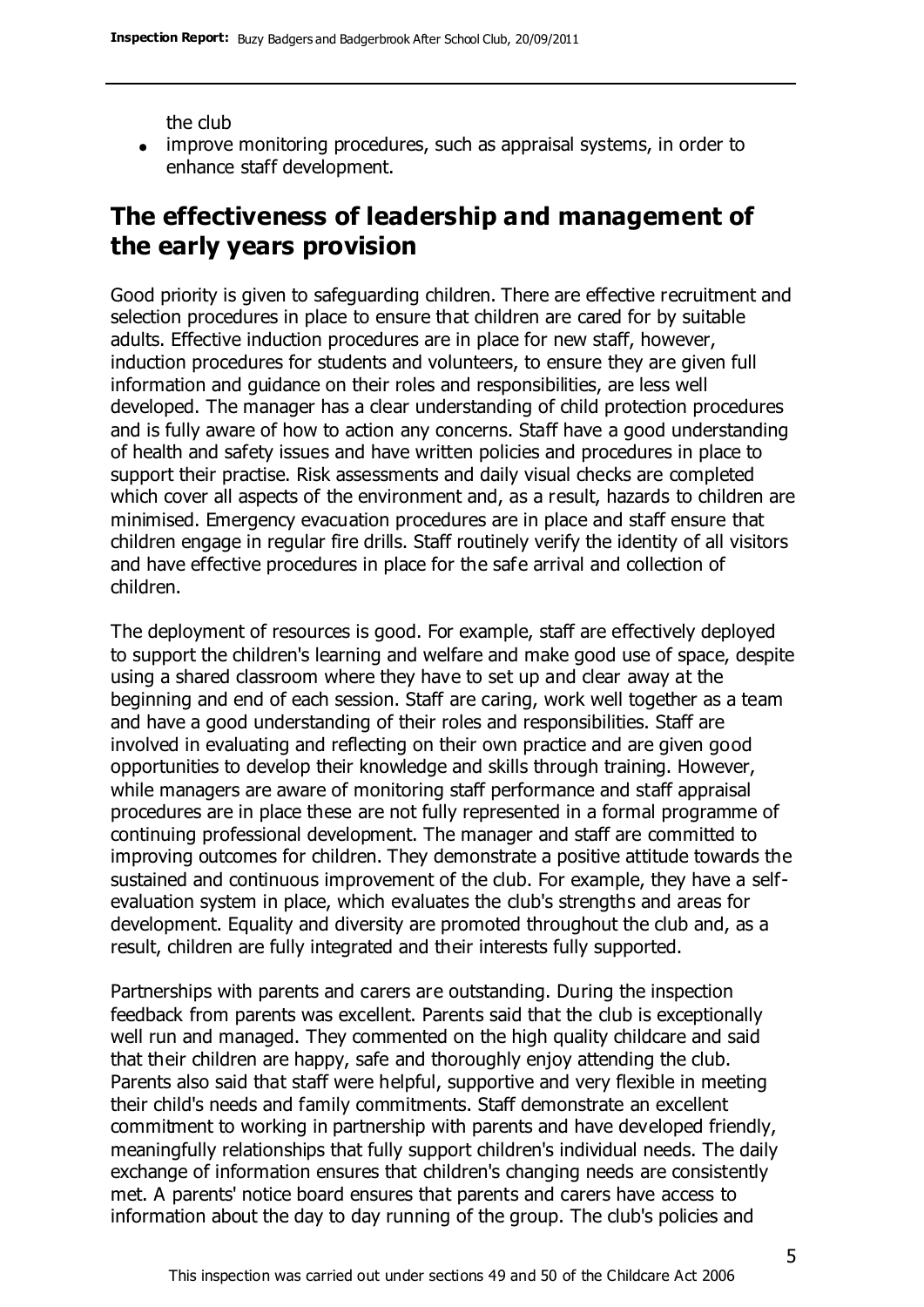procedures are accessible at each session. Staff have developed very good links with other early years professionals at the host school and, as a result, children's care, learning and well-being are fully supported.

### **The quality and standards of the early years provision and outcomes for children**

Children benefit from the staff's caring and friendly manner, and from the welcoming and calm atmosphere within the club. Staff genuinely enjoy their roles and responsibilities and spend quality time interacting and supporting children. All children are valued and treated with equal concern, with any specific requirements being met sensitively through discussion with parents. On admission to the setting all required documentation is completed, which clearly records children's individual needs so that they are cared for according to their parents' wishes. Staff know the children very well, they observe and assess them as they play and use information gained to fully support each child's interests and individual needs. As a result, children are happy at the club and enjoy the range of activities. When asked, the children said they were happy at the club and enjoyed playing with their friends. Children's contributions within the group are fully recognised and their sense of belonging is fostered very well. They are familiar with the daily routines and look forward to meeting up with their friends where they can share the day's news and play together.

Good consideration is given to children's interest as staff plan a well-balanced range of activities. Children show enthusiasm and excitement as they engage in both indoor and outdoor play. They confidently seek help and support from staff when required. They play well independently and with their peers and show respect for each other as they share and take turns. Children chat happily together as they design and make Hama bead pictures and build with bricks. There is great excitement and laughter when a group of children play a board game. They cooperate well together as they take turns and have fun. In the role play area children eagerly dress up and engage in imaginary play. Another group enjoy a competitive but friendly game of billiards. Children have good opportunities to develop their physical skills and have daily access to the outdoor areas. They relish being in the fresh air. They play enthusiastically together with the bats and balls, play cricket and football and work in harmony together to build a den. Older children in the group are very aware of the younger children's needs and can be found helping and supporting them while engaged in activities. For example, as a group of children organise a talent contest, the older children demonstrate how to use the microphone.

Children are secure and have developed a good sense of belonging at the club. They enjoy warm, trusting and relaxed relationships with staff and their peers and, as a result, they are happy and confident. Their self-esteem is fully supported as staff give regular praise and encouragement, and fully recognise their achievements within the club. Children behave well and respond positively to the boundaries set. They are fully aware of the club rules which are clearly displayed in the classroom. They include, 'be helpful and kind', 'always listen to instruction' and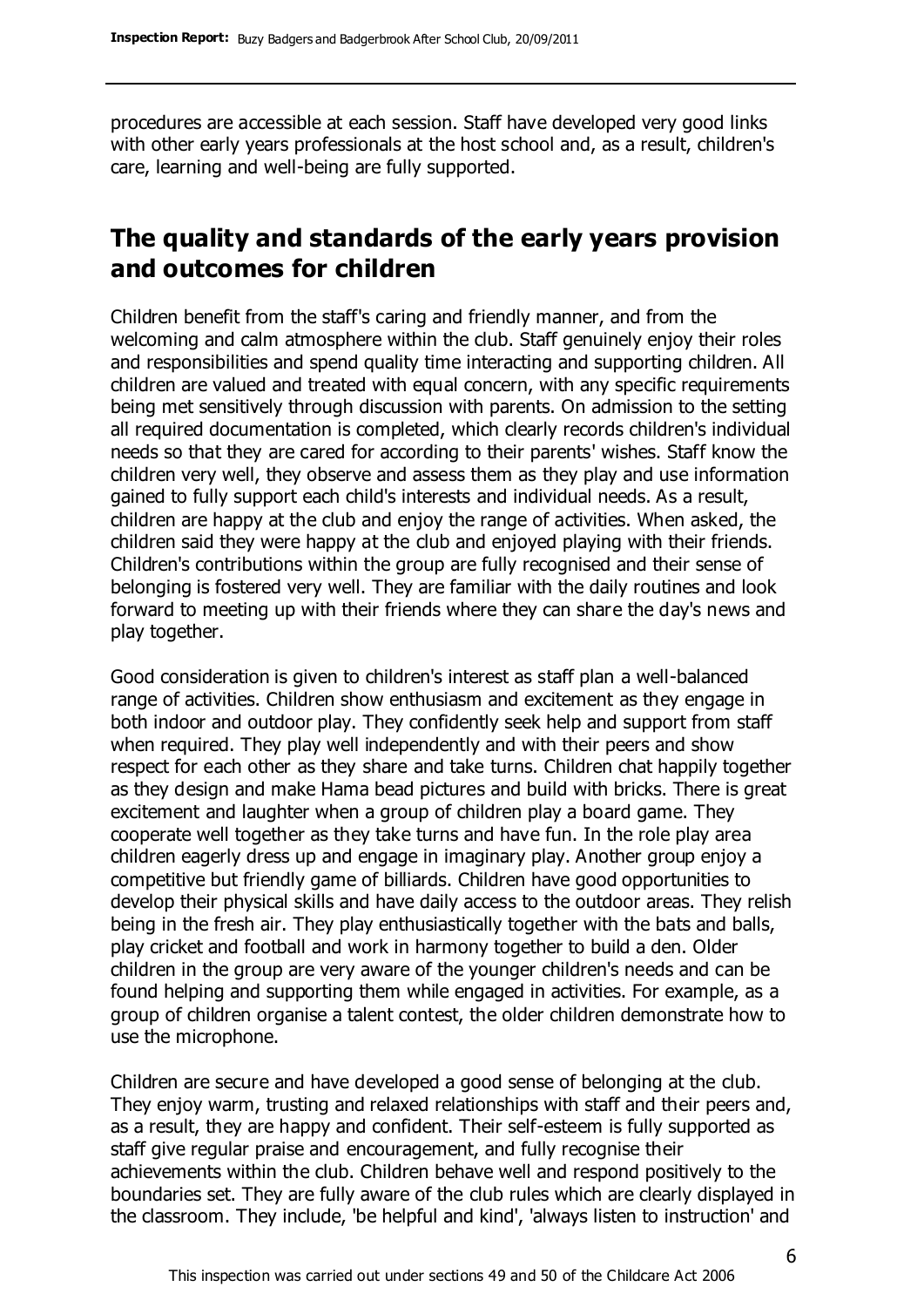'respect each other'. They develop an understanding of the wider world through access to resources that are representative of diversity and by celebrating festivals throughout the year. Hygiene procedures effectively minimise the risk of cross infection. Healthy lifestyles are promoted well as children are encouraged to engage in physical activities and to enjoy a range of healthy foods at snack time. All the required information is captured regarding children's health and dietary needs. Drinking water is readily available to the children, ensuring that they remain hydrated. They learn how to keep themselves safe as staff use everyday opportunities to reinforce their knowledge and understanding. For example, they are reminded how to use equipment safely and to stay within the designated areas while playing outdoors.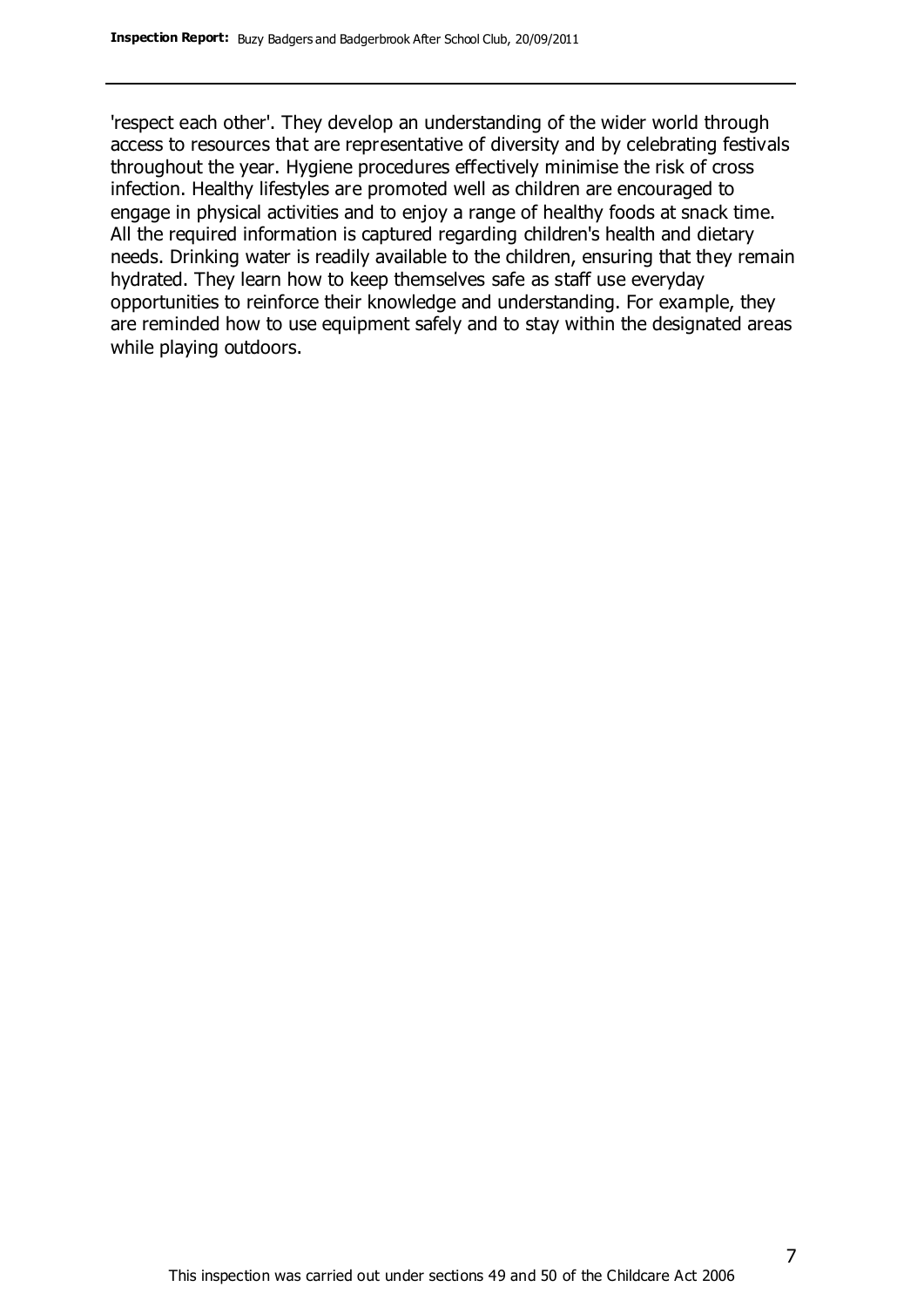### **Annex A: record of inspection judgements**

#### **The key inspection judgements and what they mean**

Grade 1 is Outstanding: this aspect of the provision is of exceptionally high quality Grade 2 is Good: this aspect of the provision is strong Grade 3 is Satisfactory: this aspect of the provision is sound Grade 4 is Inadequate: this aspect of the provision is not good enough

#### **The overall effectiveness of the early years provision**

| How well does the setting meet the needs of the      |  |
|------------------------------------------------------|--|
| children in the Early Years Foundation Stage?        |  |
| The capacity of the provision to maintain continuous |  |
| improvement                                          |  |

#### **The effectiveness of leadership and management of the early years provision**

| The effectiveness of leadership and management of the             |  |
|-------------------------------------------------------------------|--|
| <b>Early Years Foundation Stage</b>                               |  |
| The effectiveness of leadership and management in embedding       |  |
| ambition and driving improvement                                  |  |
| The effectiveness with which the setting deploys resources        |  |
| The effectiveness with which the setting promotes equality and    |  |
| diversity                                                         |  |
| The effectiveness of safeguarding                                 |  |
| The effectiveness of the setting's self-evaluation, including the |  |
| steps taken to promote improvement                                |  |
| The effectiveness of partnerships                                 |  |
| The effectiveness of the setting's engagement with parents and    |  |
| carers                                                            |  |

#### **The quality of the provision in the Early Years Foundation Stage**

The quality of the provision in the Early Years Foundation Stage  $\vert$  2

#### **Outcomes for children in the Early Years Foundation Stage**

| <b>Outcomes for children in the Early Years Foundation</b>    |  |
|---------------------------------------------------------------|--|
| <b>Stage</b>                                                  |  |
| The extent to which children achieve and enjoy their learning |  |
| The extent to which children feel safe                        |  |
| The extent to which children adopt healthy lifestyles         |  |
| The extent to which children make a positive contribution     |  |
| The extent to which children develop skills for the future    |  |

Any complaints about the inspection or report should be made following the procedures set out in the guidance available from Ofsted's website: www.ofsted.gov.uk